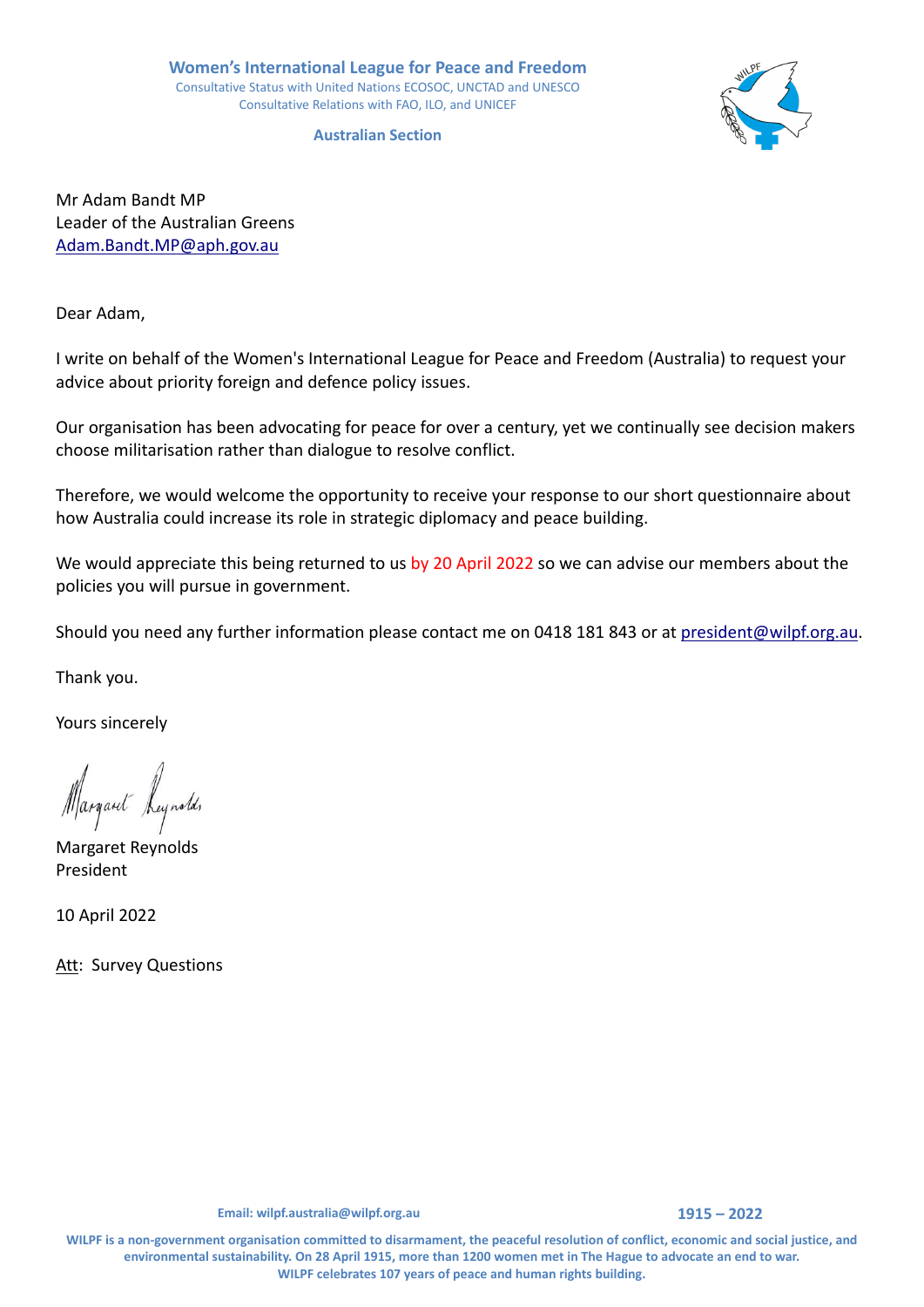

**Australian Section**

## **SURVEY QUESTIONS – APRIL 2022**

1. We know Australia can be an active force for peace, security and justice. What policy commitments will you make to increase the capacity of the Department of Foreign Affairs and Trade, so that Australia can vigorously pursue its national interests and "just peace" through diplomacy and other effective tools that make redundant the blunt instrument of war?

As [set out in our policy platform,](https://greens.org.au/sites/default/files/2022-02/Greens-2022-Policy-Platform--World--Peace.pdf.pdf) the Greens will put human rights at the centre of foreign policy.

The Australian Greens will adopt a human-rights centred approach to foreign policy. That starts with using diplomatic relationships to advocate for human rights around the world, and strengthening multilateral relationships based on a commitment to human rights. The Australian Greens will support the passage of Magnitsky-style legislation to target those who commit serious human rights abuses, and protect human rights around the world.

In a speech at the end of last year, Senator Rice outlined the importance of Australia supporting the UN's [Responsibility to Protect mandate:](https://parlinfo.aph.gov.au/parlInfo/search/display/display.w3p;query=Id%3A%22chamber%2Fhansards%2F25187%2F0249%22)

As well as talking about human rights in West Papua, I want to touch on some different approaches that we can take to ensure human rights are protected and central to our foreign policy approaches. After the 1994 Rwandan genocide and the 1995 Srebrenica massacre, the world became powerfully aware of the urgent need for timely, decisive and coordinated international responses to mass atrocities. An agreement was reached through the United Nations for the Responsibility to Protect, or R2P, a norm encouraging states to take action to ensure that the horrors of Rwanda and Srebrenica would never occur again. At the 2005 World Summit, all UN member states made a commitment to R2P, recognising our shared responsibility to protect populations which are being violently and systematically targeted, and to halt mass atrocities regardless of where they're happening in the world.

As R2P provides a mandate for coercive as well as diplomatic measures, it's important that it be used appropriately and that we do not forget nor overreach its sole purpose of civilian protection. While we should be wary of when we use R2P to justify coercive measures, we should embrace its ideas of atrocity prevention, of mutual assistance and of international solidarity against grievous human rights violations. R2P gives us an avenue to act to halt atrocities and to protect human life.

Australia should be actively supporting R2P, both through advocacy and policy routes, by developing an atrocity prevention unit to improve our ability to prevent and respond to regional atrocities and by clarifying our national atrocity response strategy. Australia can become a global leader in R2P, advocating for human rights and protecting populations across the globe.

2. The power to declare war currently rests solely with the Prime Minister. How will you work to introduce legislation that requires votes in both the House of Representatives and the Senate to authorise any future Australian Government commitment to war or conflict?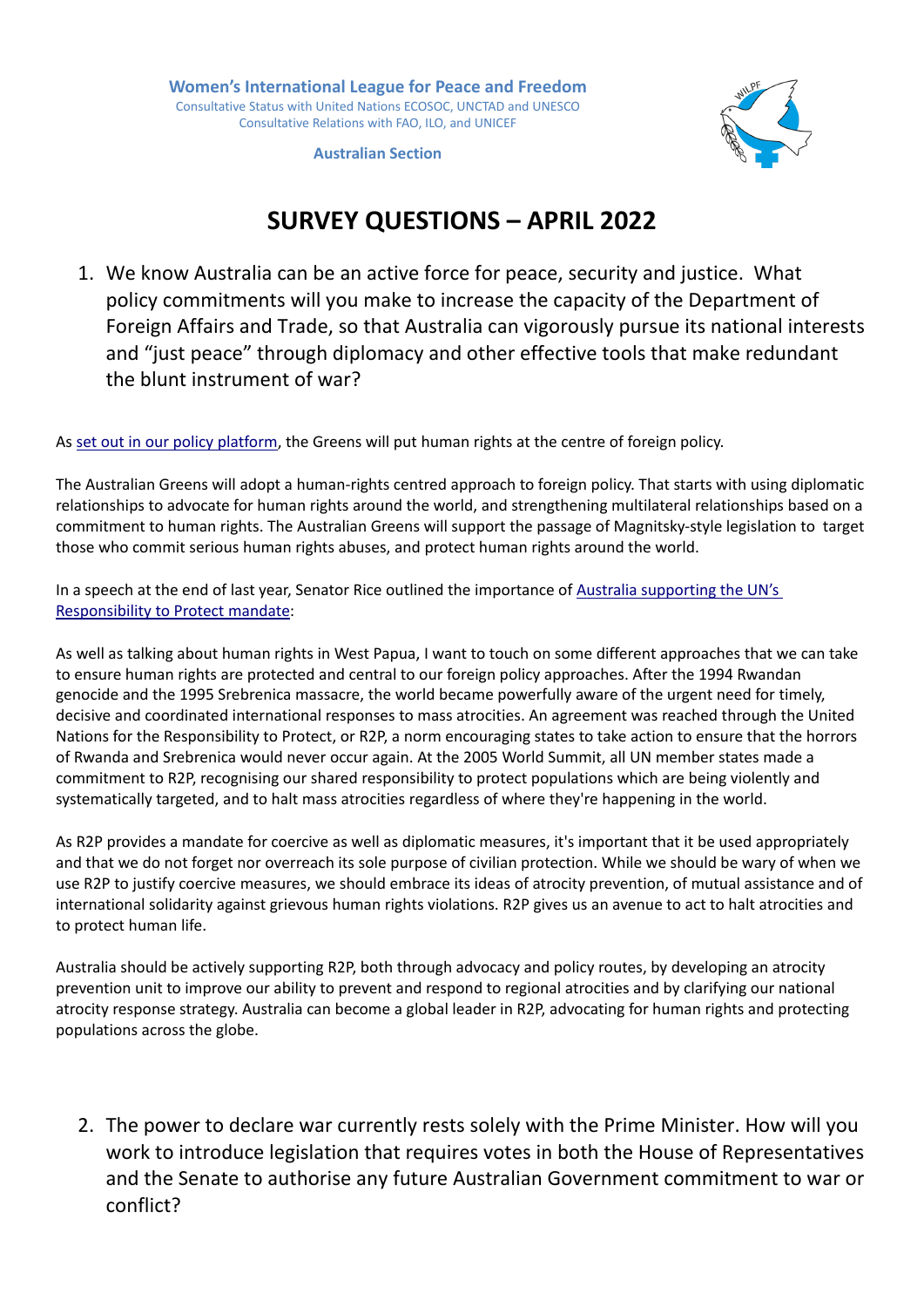In 2021, Senator Steele-John introduced a war Powers reform Bill before he Senate. In November 2021, the Senate's FADT Legislation Committee released the [report on Senator Steele-John's Bill for reform of the war powers,](https://www.aph.gov.au/Parliamentary_Business/Committees/Senate/Foreign_Affairs_Defence_and_Trade/OverseasServiceBill/Report) and stated that the bill would not proceed.

If passed, this law would mean that to deploy the ADF overseas there would need to be a vote of both houses of Parliament. The War Powers Reform Act will ensure that a peace-focused approach is brought to our defense force, and that members of parliament will be held to account for the consequences of sending Australians to war.

The Greens are committed to re-introducing a War Powers Reform Act to the Senate. Additionally, former senator Scott Ludlum introduced and debated versions of this war powers Bill for many years prior to his departure from the Senate.

## 3. What plans do you have to foster an Australian foreign policy that is committed to conflict resolution and peacebuilding?

The Australian Greens believe that nonviolent conflict resolution is the most effective way of promoting peace and that global cooperation facilitated by peaceful nonviolent conflict resolution is essential to ensuring human and environmental wellbeing. We also maintain that civil society organisations, including ethnic and women's groups, should be fully involved in conflict prevention, peace-making and post-conflict reconstruction, including at the highest level.

The Greens have a plan for:

- Full implementation of Australia's obligations under United Nations Security Council Resolution 1325 and other UN resolutions on Women, Peace and Security, and the Australian National Action Plan on Women, Peace and Security.
- A high-level international peace conference, under UN auspices, to reach consensus on a comprehensive global disarmament strategy.
- Reinvigorating peace and conflict studies in Australian schools, universities and national institutions.
- Active promotion of peace and non-violence through education.
- Promoting the role of women, LGBTQIA+ people, First Nations peoples, and multicultural communities in decision making in all stages of peace processes, agreements and transitional governance structures.
- To ensure that regional defence agreements support an independent and peaceful role for Australia in the region and are consistent with our international and human rights obligations
- 4. What economic policies do you recommend be implemented to support growth and employment in sectors such as health, education and renewable energy rather than in armaments manufacturing?

The Australian Greens will reduce military spending from 2.2% to 1.5% of nominal GDP by 2025-26 and redirect this money where it is needed most. We would invest \$5 million to develop a climate security white paper to guide a coordinated and large-scale response to climate change risks. We are also committed to re-directing expenditure to promote peace in our defences, including through a Parliamentary Defence Office to provide independent advice to Members of Parliament.

For more information on our extensive reform policies including the specific areas you mentioned, please check out our website:

- <https://greens.org.au/platform/world>
- <https://greens.org.au/platform/health>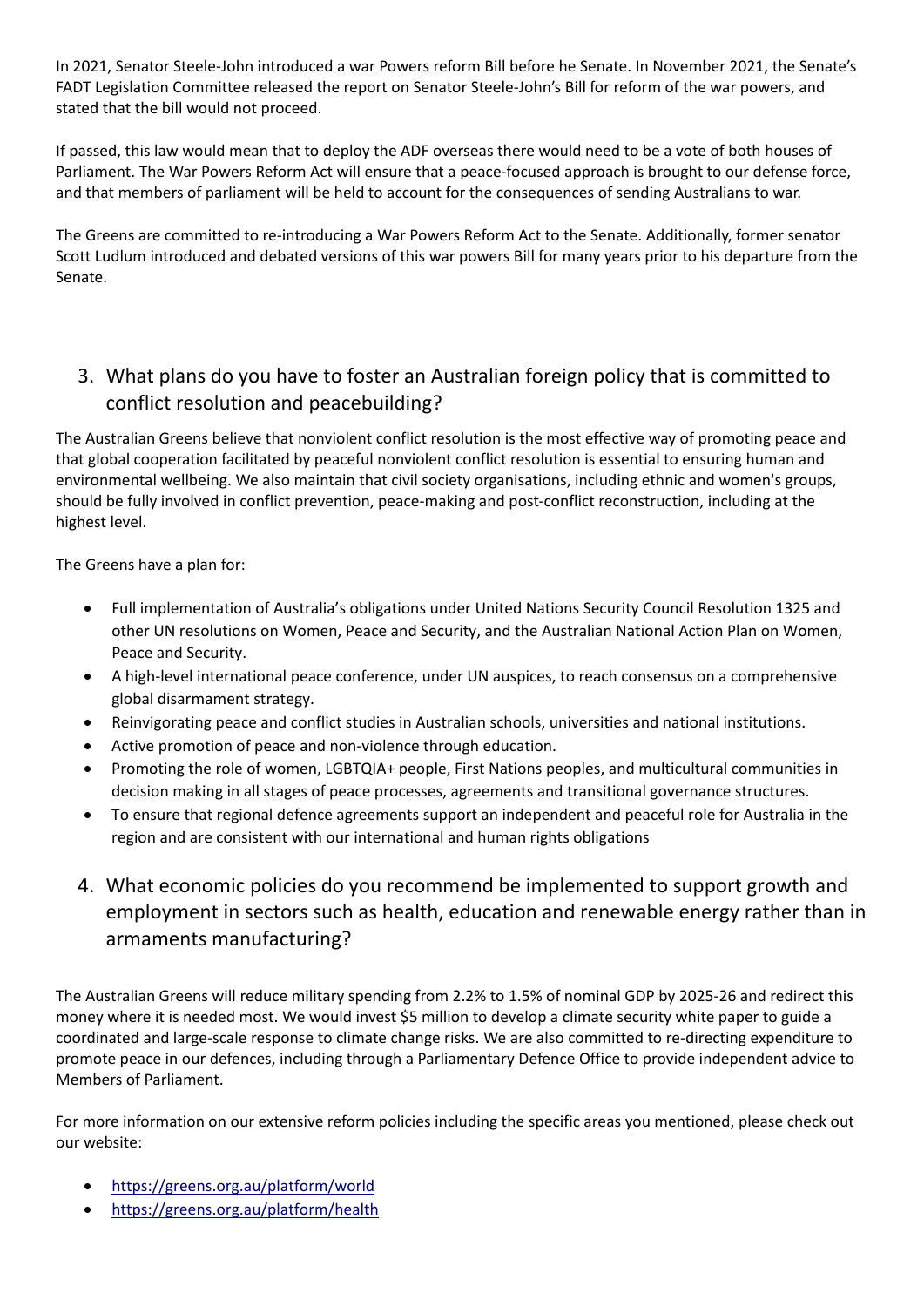- <https://greens.org.au/platform/climate>
- <https://greens.org.au/platform/economy>
- <https://greens.org.au/platform/education>
- 5. Climate change impacts are a major driver of global conflict. What will you do to move Australia from the worst to the best in addressing the climate emergency, particularly in emissions reductions? What will you do to build a non-partisan, collaborative approach?

The Australian Greens have a plan to phase out coal, oil and gas whilst creating jobs.

The Greens plan includes:

- Immediately ban the construction of new coal, oil and gas infrastructure, ensuring we can transition our economy to zero carbon energy while maintaining a safe climate
- Help out mining workers and communities by creating long term, sustainable industries to assist in the move beyond fossil fuels and to ensure people do not lose work
- Phase out the mining, burning and export of thermal coal by 2030 to ensure we do our bit, so the world does not go over the 1.5 degree climate cliff

Our fully-costed climate action plan will create hundreds of thousands of jobs, bring electricity costs down, and drive our economy into the future to ensure that no one is left behind.

6. Please outline your policies to build a comprehensive, fully resourced Australian civilian capacity capable of responding to domestic emergencies (such as natural disasters, pandemics) so that the ADF is not routinely called upon?

The Greens plan includes:

- Legislating to make fossil fuel companies pay to clean up their mess, and reinvesting those funds in our infrastructure - from floodproofing stormwater drains, to improving the capacity of our transport systems to handle heat waves.
- Keep people safe as we battle global heating and work to return the world to a safe climate, by increasing vital funding for emergency services like firefighters
- Better funding the BoM, and CSIRO to predict the impacts and help us plan

Following the impact of COVID-19, the Greens are also committed to ensuring pandemic preparedness. The Greens plan includes:

- Establish a National Centre for Disease Control with \$246 million of funding to lead a unified, apolitical health approach across the entire country and ensure we can deal with the threat of new emerging diseases
- Invest \$250 million over the next two years into Covid-19 vaccine research
- Ensure we can produce enough of our own vaccines onshore for everyone by building operating a publiclyowned mRNA vaccine production facility
- Use a boosted foreign aid budget to invest in COVAX to support global equitable vaccine access